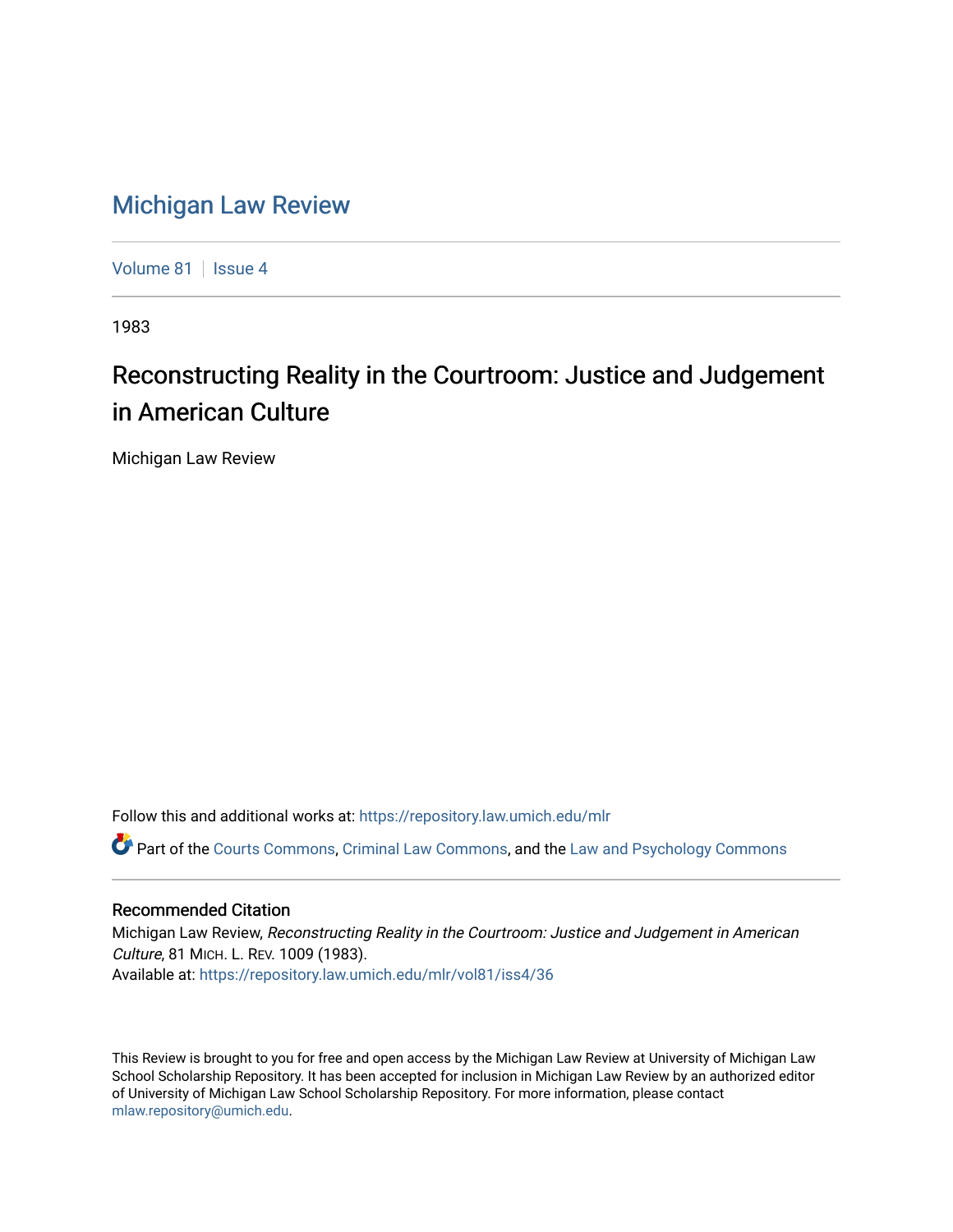RECONSTRUCTING REALITY IN THE COURTROOM: JUSTICE AND JUDGEMENT IN AMERICAN CULTURE. By W. Lance Bennett and *Martha* S. *Feldman.* New Brunswick, N.J.: Rutgers University Press. 1981. Pp. x, 203. \$14.50.

The criminal trial is a complex procedure, governed by a multitude of seemingly irreconcilable technical rules. Judges and lawyers, in addition to their legal education, often spend years mastering courtroom language and procedures. Despite these complexities, the American criminal justice system thrusts uninitiated laymen into the jury box and requires them to make judgments with grave consequences. The questions of how jurors adapt to this new environment and render decisions of guilt and innocence have been the subject of considerable study.<sup>1</sup> In *Reconstructing Reality in the Courtroom,* social scientists W. Lance Bennett and Martha S. Feldman theorize that the key to understanding the criminal jury's decision-making process is an every-day communication device  $-$  the story.<sup>2</sup>

Understanding how the story enables the actors in a criminal trial to communicate sensibly and to perform their roles properly can clear up "several of the mysteries surrounding criminal trials" (pp. 4-5). For example, it is unclear how jurors assimilate vast amounts of technical information, when lawyer behavior significantly affects trial outcome, and how bias subtly infiltrates the judicial.process (pp. 5-6). Bennett and Feldman argue that "[d]espite that maze of legal jargon, lawyers' mysterious tactics, and obscure court procedures, any criminal case can be reduced to the simple form of a story" (p. 4). Unfortunately, there is no such simple device to help lawyers decipher the "maze of social science jargon" in which the authors mask the answers to these mysteries.

The book is divided into four parts. In Parts I and II, Bennett and Feldman explain why stories are appropriate tools to assist jurors in organizing information and how they are used to do so. Familiar literary devices, such as flashbacks, flash-forwards, and subplots enable jurors to incorporate complex, disjointed, and conflicting testimony into a coherent scenario. Grammar conventions, such as verb tense and pronoun usage, further help jurors to assimilate information and to identify the central action. Juries also draw on their "vast store of background knowledge about social life" (p. 50) to make inferences where gaps or ambiguities exist. Jurors then integrate the central action, the surrounding actions, and their background knowledge, to interpret the overall story. Finally, the jury evaluates the five

I. *See, e.g.,* M. GLEISSER, JURIES AND JUSTICE 217-67 (1968); H. KALVEN, JR. & H. ZEISEL, THE AMERICAN JURY (1966); Adler, *Socioeconomic Factors Influencing Jury Verdicts*, 3 N.Y.U. REV. L. & Soc. CHANGE 1 (1973); Costopoulos, *Persuasion in the Courtroom,* 10 DUQ. L. REV. 89 (1972); Forston, *Sense and Non-Sense: Jury Trial Communication,* 1975 B.Y.U. L. REV. 601; Wasserman & Robinson, *Extra-Legal Influences, Group Process, and Jury .Decision-Making: A Psychological Perspective,* 12 N.C. CENT. L.J. 96 (1980).

<sup>2.</sup> The authors define a story as "simply a communicational form that provides for the development, climax, and denouement of action in the context of a defined collection of actors, motives, and scenes." P. 7.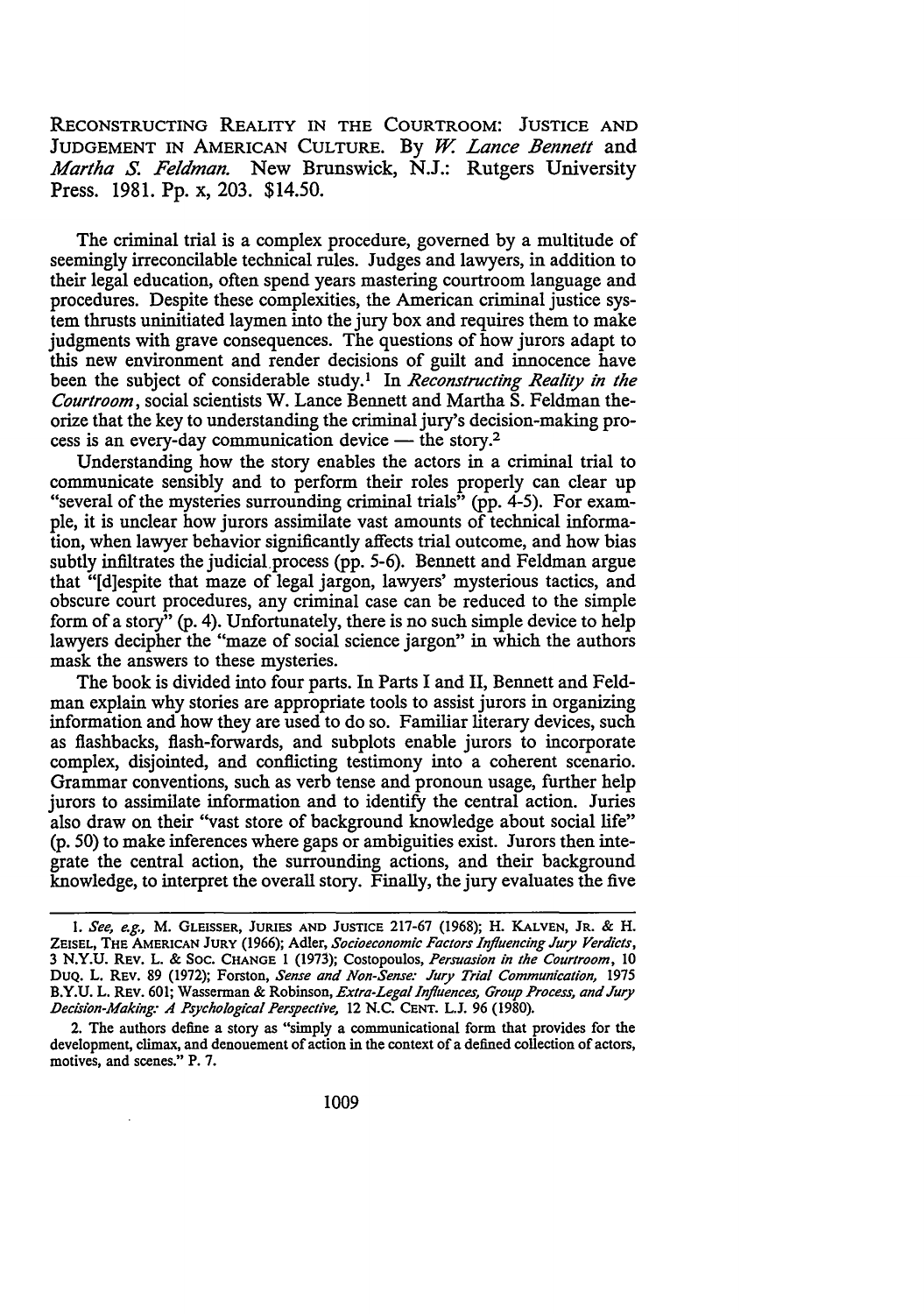elements of the story (scene, act, agent, agency, and purpose) for completeness and consistency (p. 62).

Throughout the book, but particularly in Part II, Bennett and Feldman rely on intricate and technical arguments to support their theory that "the structure of a story can be just as important as its documentation" (p. 67). Readers lacking a strong social science background may find the discussion in Part II only marginally intelligible. Readers trained in law may prefer to concentrate on Chapter 1, where the authors lay out their theory, and then jump directly to Part III, where the authors apply their theory to the criminal trial.3

In Part III, Bennett and Feldman shift their focus from the jury to the lawyers. Because juries process information through the use of stories, the authors argue, lawyers must be sensitive to the structure of the story they present to the jury. In his intructions to the jury, the judge identifies the elements of the crime with which the defendant is charged. The authors equate these elements to the five structural elements of a story. Because the government bears the burden of proof in a criminal trial, the need to fashion "a structurally complete and internally consistent story that [considers] all the evidence" (p. 97), dictates the prosecution's trial strategy.

The defense, on the other hand, shapes its strategy according to the structural strengths and weaknesses of the prosecution's story. When the prosecution fails to present a complete story, the defense employs the "challenge strategy." The defense points out the gaps or inconsistencies in the prosecution's theory through cross-examination and closing statements. When the prosecution's story is complete, but contains an ambiguous central element, the defense relies on the "redefinition strategy." If the defense can disrupt several connections in the prosecution's account of the relevant facts by redefining a key element, the resulting inconsistencies can render that account suspect. When the prosecution's story is structurally sound and unambiguous, but fails to incorporate a large amount of evidence, the defense counters with the "reconstruction strategy." This strategy "involves placing the central action in the context of an entirely new story to show that it merits a different interpretation" (p. 104).

The effect of each side's strategy upon the jury depends upon "the careful development and use of tactics" (p. 116). Each lawyer may make hundreds of tactical moves during the course of a trial. Although many of these moves may be captivating and dramatic, only those that affect the development of the chosen strategy are likely to influence the outcome. Bennett and Feldman identify three influential trial tactics. Through "definitional tactics," lawyers elicit precise answers from witnesses "to narrow the possible definitions of evidence to just the ones that fit" (p. 118) their story strategy. "Inferential tactics" enable lawyers to establish connections that fit loose bits of evidence into the central action to create a consistently structured story. Through ''validation tactics," lawyers strengthen their evidence

<sup>3.</sup> The authors' "theory emerged gradually over the course of more than a year of ethnographic study of criminal trials in the Superior Court of the state of Washington in King County (Seattle), Washington. P. 11. They observed over sixty criminal trials and studied the transcripts of forty trials. Additionally, two videotapes of actual trials were made available to them.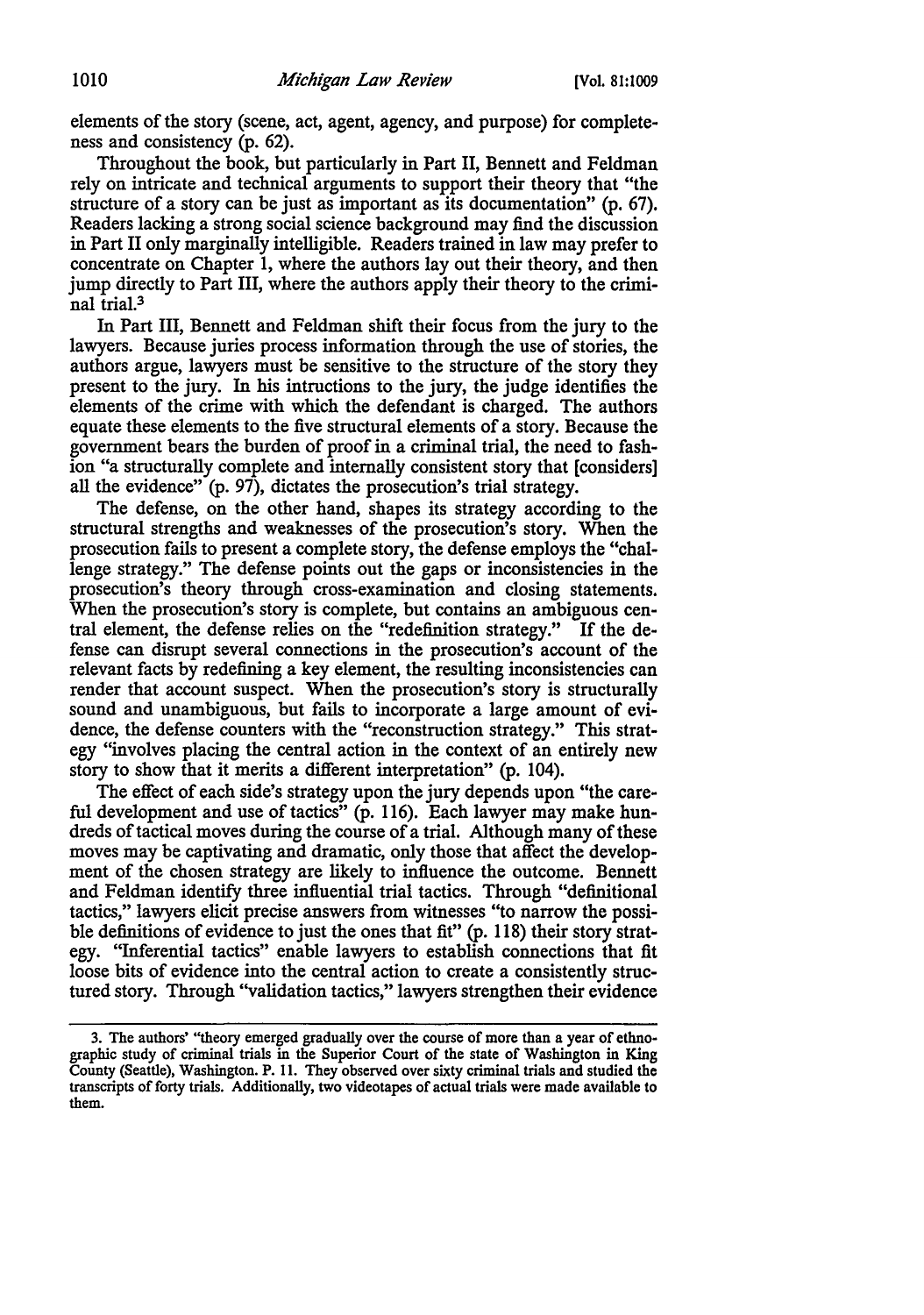by pointing out consistent evidence elsewhere in the story and by establishing the credibility of the witness. Lawyers who master these tactics, the authors argue, can improve the likelihood of a favorable verdict.

In Part IV, Bennett and Feldman use the story framework to bring coherence to the fragmented body of current literature addressing bias in the courtroom. The authors acknowledge that variables such as racial prejudice and the nature of the crime may influence jury decisionmaking. However, "[s]uch factors become relevant in trial only when they intersect with central judgmental issues in stories" (p. 149). While social prejudices cannot be eliminated,

if we can identify the cognitive-communicational structure of legal judgement, then it should be possible to detect story strategies that make extraneous factors more or less likely to enter judgements. If such story characteristics can be monitored, then it should be possible to make formal rulings about the acceptability of cases to alert participants to the likelihood that particular factors will enter judgement in a particular case. [P. 149.]

Bias, then, involves more than some prejudice against a particular *party.*  To be significant, bias must also operate in the jury's understanding of the facts.

The reliance on storytelling in the courtroom can bias jurors despite their sincere efforts to make impartial decisions. Individuals who lack the communication skills to produce a structurally sound story are less credible witnesses, even though they are telling the truth. Further, when a structurally sound story is told, the jury may disbelieve the witness unless they "share the norms, experiences, and assumptions necessary to draw connections among story elements" (p. 171). The jury's inability to relate to a witness is the most threatening type of prejudice, since it is the most difficult to detect.

While *Reconstructing Reality in the Courtroom* may be of interest to social scientists, its value to the legal profession is limited. Its most apparent limitation is the complex social science vernacular in which its analysis is cast. A more significant limitation, however, is its failure to provide any new advice on how to improve the criminal justice system. The most practical advice offered is that lawyers should realize that cultural differences between witness and jurors can lead to breakdowns in communication. This, however, is scarcely a new concern.<sup>4</sup> The book does little more than impose an obscure description on familiar phenomena, implying the necessary but erroneous message that those who master the authors' vocabulary will thereby gain an understanding of the courtroom that only experience can provide.

<sup>4.</sup> *See* Note, *The Jury: A Reflection of the Prejudices of the Community,* 20 HASTINGS L.J. 1417, 1418 (1969) ("Cultural differences - ignorance of mores, language, life styles - compound the jury problem where defendants are not from the predominant socio-economic group, particularly where racial differences are present."). The Note goes on to use the same<br>example used by Bennett and Feldman (p. 181) — the defendant who had been put "in the dozens." *Id.* at 1419.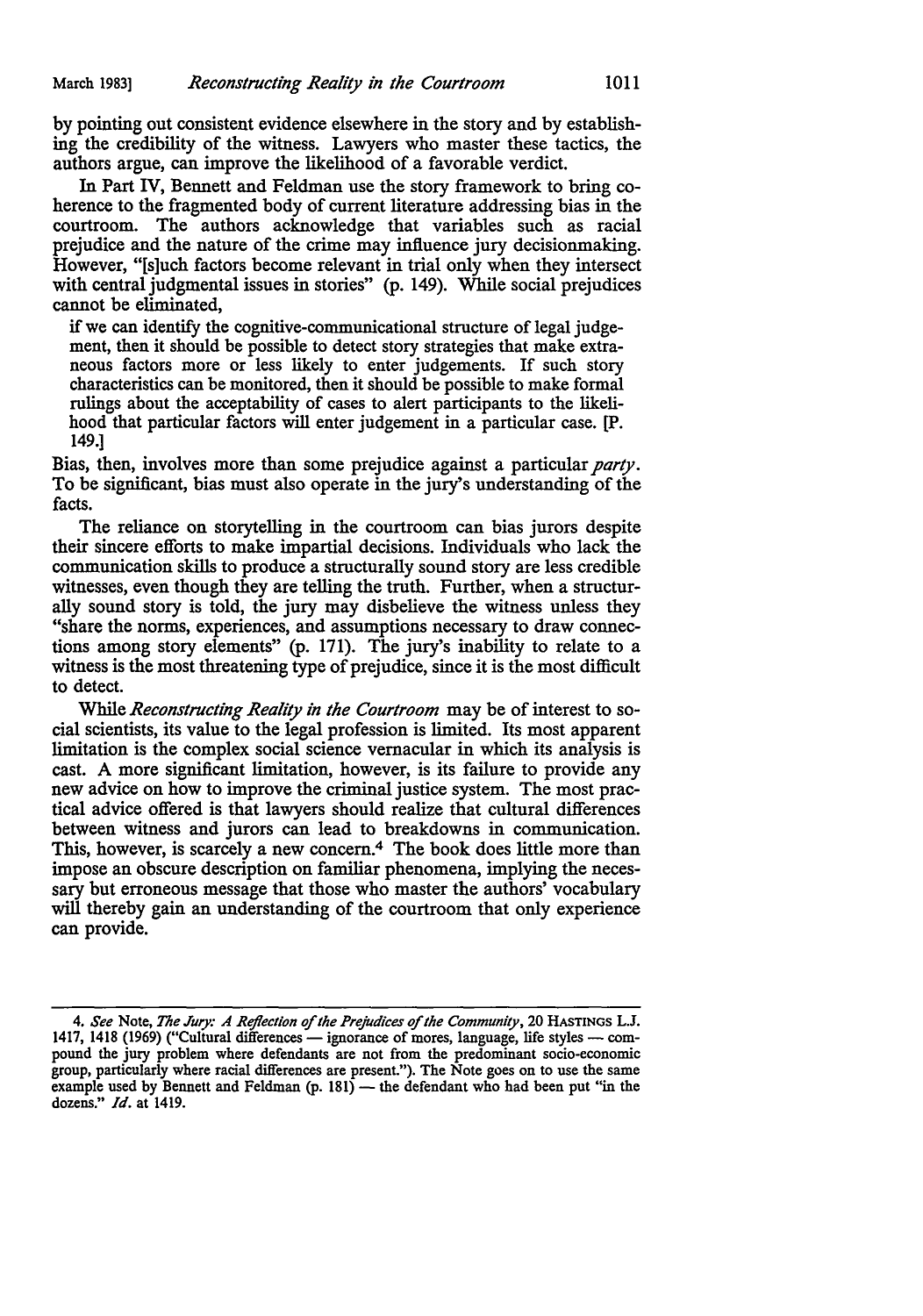LEGAL PSYCHOLOGY: EYEWITNESS TESTIMONY - JURY BEHAVIOR. By *L. Craig Parker.* Springfield, Ill.: Charles C Thomas. 1980. Pp. vii, 185. \$22.75.

In *Legal Psychology,* L. Craig Parker presents an overview of the legal and psychological concepts of eyewitness testimony and jury behavior. The author attempts to integrate the discipline of psychology into legal practice in order to overcome the reluctance of the legal profession to employ psychological concepts. After a brief outline of the other contexts in which these disciplines interact, Parker examines a large volume of psychological research pertaining to two discrete areas — eyewitness testimony and jury behavior. As a complement to these studies, he reviews Supreme Court decisions relevant to these subjects. Unfortunately, his discussion only infrequently goes beyond this summary format. Parker fails to suggest any guidelines for the practical application of psychology to the practice oflaw. *Legal Psychology* is, consequently, unlikely to have a significant impact on either psychological or legal literature.

Parker first attempts to provide some background on the interface of law and psychology. He begins by briefly summarizing the legal-psychological overlap involved in areas ranging from eyewitness testimony to legal socialization. This is followed by a historical survey of those psychological studies with legal implications. This somewhat haphazard section leaves the lay reader overwhelmed, not only by the large number of studies surveyed, but also by their tenuous relevance to the book's subject matter. Although this survey may be of interest to psychologists, it is too unwieldly to be of use to lawyers. Parker does underscore the undeserved nature of the legal field's ambivalence towards psychology, but, in general, this overview of the interface fails to give the lay reader the intended background.

Parker then examines the field of eyewitness testimony in detail. His thesis throughout is that the present legal rules ignore the research conclusions: judges and juries are insensitive to the inaccuracies that are part of most eyewitness testimony (p. 30). Parker finds it incongruous that the judiciary continues to stress the weight of eyewitness testimony when both experimentation and actual mistaken identifications demonstrate that this testimony is frequently inaccurate.

Parker focuses on the variables that might result in differing eyewitness testimony for identical situations. Unfortunately, these variables, which range from race to religion, sex to socioeconomic background, are presented through an unorganized series of experimental results. 1 Parker underlines an experimental variable as affecting eyewitness testimony and applies his talent for criticism to the experiment's methodology. This leaves the reader confused as to the actual significance of these variables. A section on the importance of these variables and their applicability to the legal

I. One reviewer indicates that Parker's list of experiments was not comprehensive and omitted studies that had contributed significantly to this particular field. *See* Wells, *Gaps and Canyons in Psycho-Lego/ Research* (Book Review), 27 CONTEMP. PSYCH. *55, 56* (1982).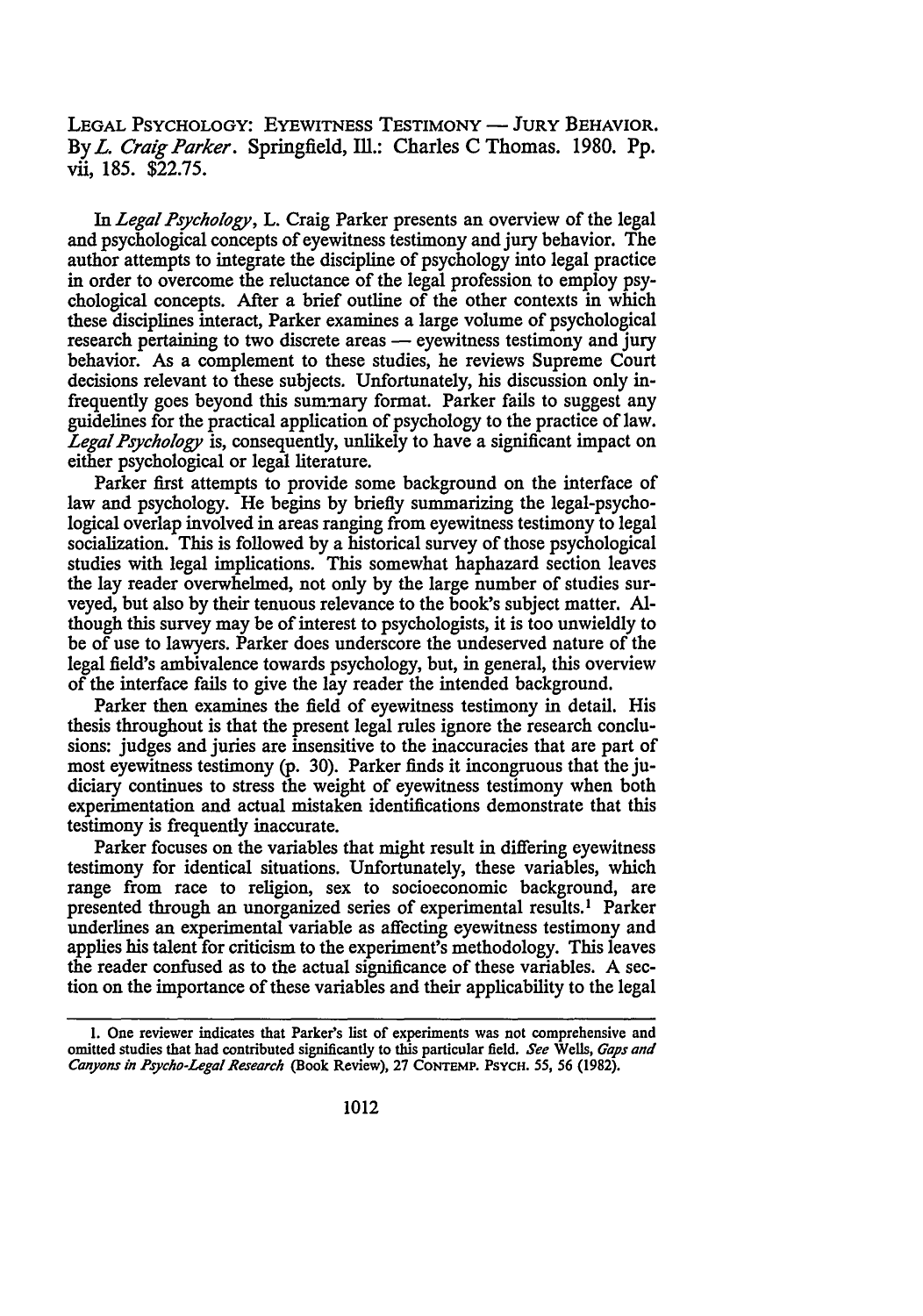issues surrounding eyewitness testimony2 would have been helpful. The judiciary is unlikely to adopt psychological principles without guidelines for accurately doing so.

This failure to provide direction is even more apparent in Parker's section on memory testing. The research in this area presents excellent possibilities for practical application in a legal context. Parker surveys studies ranging from the effect of mug shot displays on memory retention (interference) to tests on the comparative accuracy of identification between artist's sketches and composite portraits. An experiment on the number of incorrect identifications resulting from the nonverbal cues of the person conducting the trial identification seems, for example, an obvious candidate for legal implementation. Parker again declines the opportunity to summarize this psychological data in a way that would indicate a direction for legal reform.

Parker does attempt, through Supreme Court decisions,<sup>3</sup> to illustrate the legal perspective on eyewitness testimony. He finds that the decisions fluctuate from excellent analyses applying recent psychological studies<sup>4</sup> to decisions based solely on intuition.<sup>5</sup> A case not discussed by Parker underscores his frustration with legal rulings. In *United States v. Crews6*  the Court, without the benefit of psychological studies, held that a witness' courtroom identification rested on an independent recollection and was not the result of illegally obtained pretrial identification.7 The research in this area, however, indicates that the initial identification becomes a reinforcement for all future identifications. The illegal pretrial identification would then prejudice the defendant at trial (p. 110). This supports Parker's theme that the courts often ignore or reject the findings of experimental psychology.

Yet Parker again fails to provide proposals to remedy the deficiencies. He points out that the Court has attempted to safeguard defendants by requiring the presence of a lawyer at the identification. The lawyer, however, is unlikely to know how to protect his client in this situation. Parker stresses the prejudice and bias which pervades many identifications, but he fails to provide practical instruction for the lawyer who has a client in a lineup. Parker merely discusses suggestions, such as videotaped lineups, made by other commentators without recommending any (pp. 110-15).

Parker thus adds very little to the understanding or prevention of inaccurate eyewitness identifications. Legal commentators have long recognized the unreliability of this sort of testimony.<sup>8</sup> The key legal problem  $-$ 

<sup>2.</sup> Parker has been criticized for failing to discriminate between variables that can be used in a practical context and those that have only questionable value for those in the legal field. *Id* at 56.

<sup>3.</sup> Moore v. Illinois, 434 U.S. 220 (1977); United States v. Ash, 413 U.S. 300 (1973); Kirby v. Illinois, 406 U.S. 682 (1973); Stovall v. Denno, 388 U.S. 293 (1967); Gilbert v. California, 388 U.S. 263 (1967); United States v. Wade, 388 U.S. 218 (1967).

<sup>4.</sup> *See* United States v. Wade, 388 U.S. 218, 228-36 (1967).

*<sup>5.</sup> See* Moore v. Illinois, 434 U.S. 220 (1977).

<sup>6. 44</sup>S U.S. 463 (1980).

<sup>7. 445</sup> U.S. at 473.

<sup>8.</sup> *See, e.g.,* E. BORCHARD, CONVICTING THE INNOCENT (1932); E. LOFrUS, EYEWITNESS TESTIMONY (1979); P. WALL, EYE-WITNESS IDENTIFICATION IN CRIMINAL CASES (1965); Le-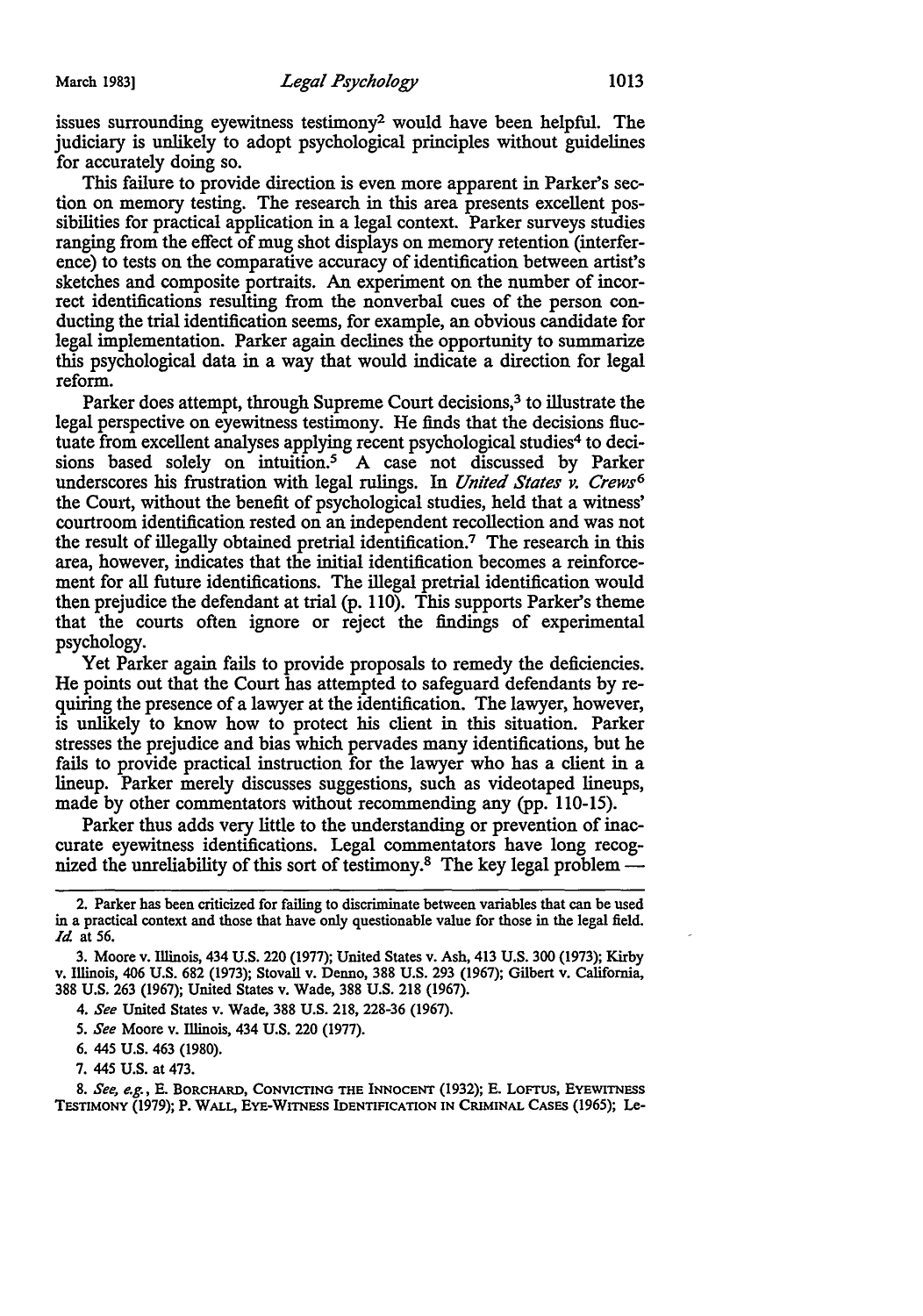devising procedures to reduce the risks of erroneous identifications without crippling criminal law enforcement  $-$  has already been resourcefully undertaken by other observers.<sup>9</sup> The need, therefore, is less for another demonstration that eyewitness testimony is suspect than for the political determination to do something about it. Parker's book is highly unlikely to contribute to this last objective.

Parker next examines the research and legal practice on jury decision rules. After a succinct review of the Supreme Court cases on jury size and unanimous decisions, 10 Parker again enters the realm of psychological literature.11 He emphasizes that when the courts have used psychological studies in their rationale, they have often relied on research of limited credibility. Parker does an excellent job of pointing out the weaknesses in the experiments on jury decision rules. Weaknesses include the homogeneity of the subject sample (frequently college students) as opposed to the heterogeneous sample required for jury selection, and the inherent differences between deciding a hypothetical case and an actual case. Again, the thorough criticism of these psychological hypotheses leaves the reader insecure as to their importance. The overall thrust of the results is that the decisions of a six-person jury and a nonunanimous twelve-person jury may infringe upon a defendant's rights. Parker stresses, however, that because of "outstanding weaknesses" these studies are of questionable value to the judiciary (p. 141). This subject, however, does illustrate the promise of experimental research on legal issues. Parker emphasizes the limitations of this research without minimizing psychology's potential. The reader is left with the hope that future research may resolve the lingering uncertainty.

Parker also analyzes some of the research on jury behavior. He divides his analysis into two sections. First he reviews the studies on nonlegal factors, such as sex, race and status, that can influence jury decisions. Unfortunately, the data generated by these studies seems too piecemeal to advance knowledge much beyond the intuitive level. Parker's next section, on the use of social scientists in jury selection, reinforces this skepticism. He comments on the legal arguments espousing the dangers of stacking the jury. Parker, however, hesitates to give any credence to the alleged benefits of experimental psychology to jury selection procedures. Lawyers should note that in order for psychological techniques to have any significant effect, the psychologist must have an unusually comprehensive background in this area and the evidence must be sufficiently ambiguous for jury biases to influence the ultimate decision. Until further developments occur in this

II. Wells suggests that psychologists may find M. SAKS, JURY VERDICTS (1977), a more thorough work on jury behavior. Wells, *supra* note I, at *56.* 

vine & Tapp, *The Psychology of Criminal Identification: The Gap ftom* Wade *to* Kirby, 121 U. PA. L. REV. 1079 (1973).

<sup>9.</sup> *See, e.g., Sobel,Assailing the Impermissible Suggestion: Evolving Limitations on the Abuse of Pre-Trial Criminal Identification Methods,* 38 BROOKLYN L. REV. 261 (1971) (suggesting, among other things, "blank lineups" - lineups in which the suspect does not initially participate).

<sup>10.</sup> Recent cases that Parker does not include in his discussion are Burch v. Louisiana, 441 U.S. 130 (1979) (The Court held that the provisions of the Louisiana Constitution that permitted nonunanimous six-person jury decisions were unconstitutional.), and Brown v. Louisiana, 447 US. 323 (1980) (The Court held that the decision in *Burch* was retroactive.).